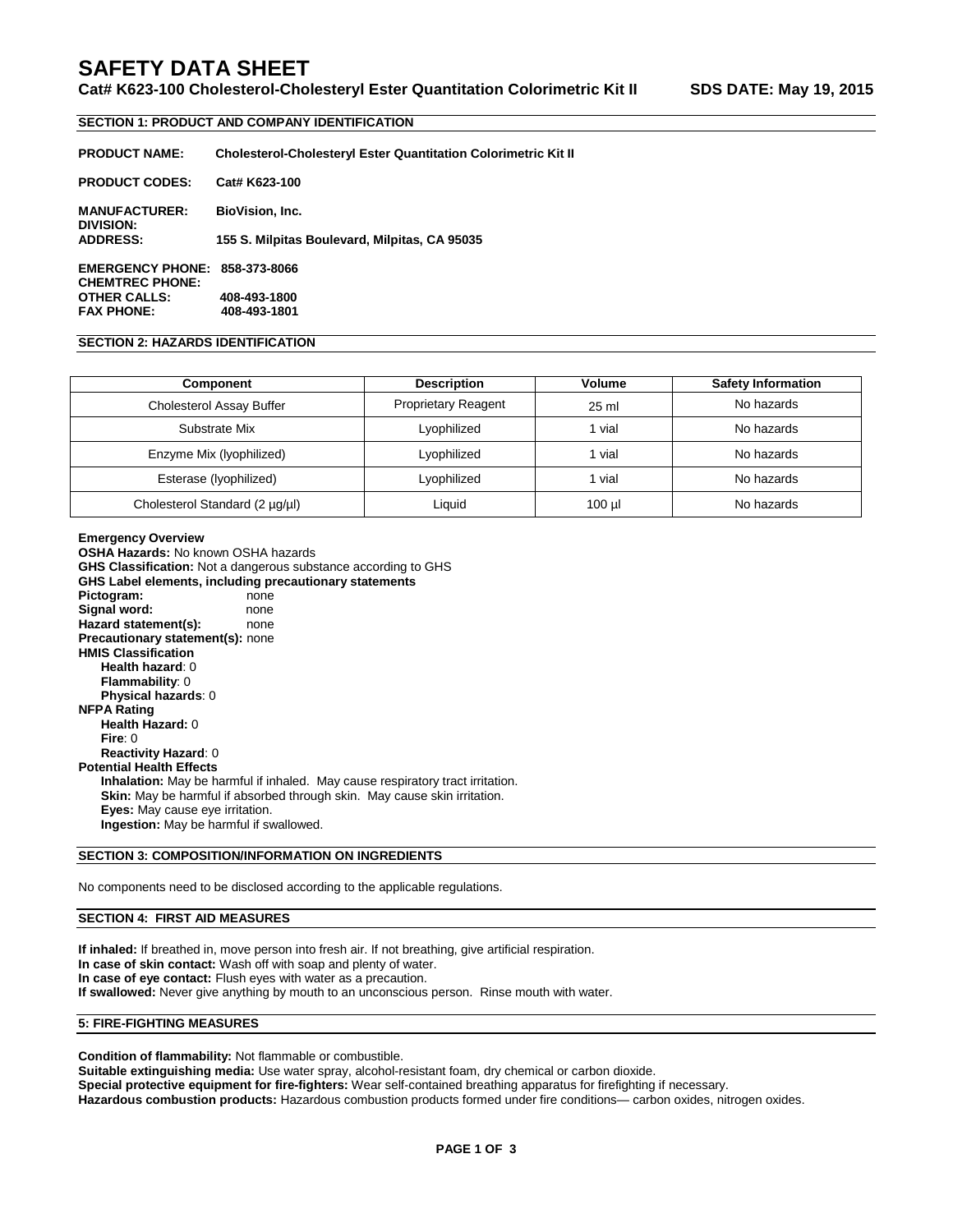## **SAFETY DATA SHEET**

**Cat# K623-100 Cholesterol-Cholesteryl Ester Quantitation Colorimetric Kit II SDS DATE: May 19, 2015 SECTION 6: ACCIDENTAL RELEASE MEASURES**

**Personal precautions:** Avoid dust formation. Avoid breathing vapors, mist, gas, or dust. **Environmental precautions:** Do not let product enter drains. **Methods for cleaning up:** Sweep up and shovel. Keep in suitable, closed containers for disposal.

## **SECTION 7: HANDLING AND STORAGE**

#### **Precautions for safe handling**

Provide appropriate exhaust ventilation at places where dust is formed. Normal measures for preventive fire protection.

#### **Conditions for safe storage**

Keep container tightly closed in a dry and well-ventilated place. Recommended storage temperature: -20 °C

#### **SECTION 8: EXPOSURE CONTROLS/PERSONAL PROTECTION**

Contains no substances with occupational exposure limit values.

#### **Personal protective equipment**

#### **Respiratory protection**

Respiratory protection is not required. Where protection from nuisance levels of dusts are desired, use type N95 (US) or type P1 (EN 143) dust masks. Use respirators and components tested and approved under appropriate government standards such as NIOSH (US) or CEN (EU).

#### **Hand protection**

Handle with gloves. Gloves must be inspected prior to use. Use proper glove removal technique (without touching glove's outer surface) to avoid skin contact with this product. Dispose of contaminated gloves after use in accordance with applicable laws and good laboratory practices. Wash and dry hands.

#### **Eye protection**

Use equipment for eye protection tested and approved under appropriate government standards such as NIOSH (US) or EN 166(EU). **Skin and body protection**

Choose body protection in relation to its type, to the concentration and amount of dangerous substance, and to the specific workplace. The type of protective equipment must be selected according to the concentration and amount of the dangerous substance at the specific workplace.

#### **Hygiene measures**

General industrial hygiene practice.

## **SECTION 9: PHYSICAL AND CHEMICAL PROPERTIES**

| <b>Property</b>            | <b>Cholesterol-Cholesteryl Ester Quantitation</b><br><b>Colorimetric Kit II</b> |
|----------------------------|---------------------------------------------------------------------------------|
| Appearance:                | No data available                                                               |
| pH:                        | No data available                                                               |
| <b>Water Solubility:</b>   | No data available                                                               |
| <b>Other Solubility:</b>   | No data available                                                               |
| Specific Gravity (g/ml):   | No data available                                                               |
| Boiling Point (°C):        | No data available                                                               |
| Melting Point (°C):        | No data available                                                               |
| Flash Point (°C):          | No data available                                                               |
| Ignition Temperature (°C): | No data available                                                               |
| Density                    | No data available                                                               |

#### **SECTION 10: STABILITY AND REACTIVITY**

| <b>Property</b>                   | <b>Cholesterol-Cholesteryl Ester Quantitation</b><br><b>Colorimetric Kit II</b> |
|-----------------------------------|---------------------------------------------------------------------------------|
| <b>Chemical stability</b>         | Stable under recommended storage conditions                                     |
| <b>Conditions to avoid:</b>       | No data available                                                               |
| <b>Materials to avoid:</b>        | No data available                                                               |
| Hazardous decomposition products: | No data available                                                               |

#### **SECTION 11: TOXICOLOGICAL INFORMATION**

## **Cholesterol-Cholesteryl Ester Quantitation Colorimetric Kit II:**

**Acute toxicity:** no data available **Skin corrosion/irritation:** no data available **Serious eye damage/eye irritation:** no data available **Respiratory or skin sensitization:** no data available **Germ cell mutagenicity:** no data available **Carcinogenicity:**